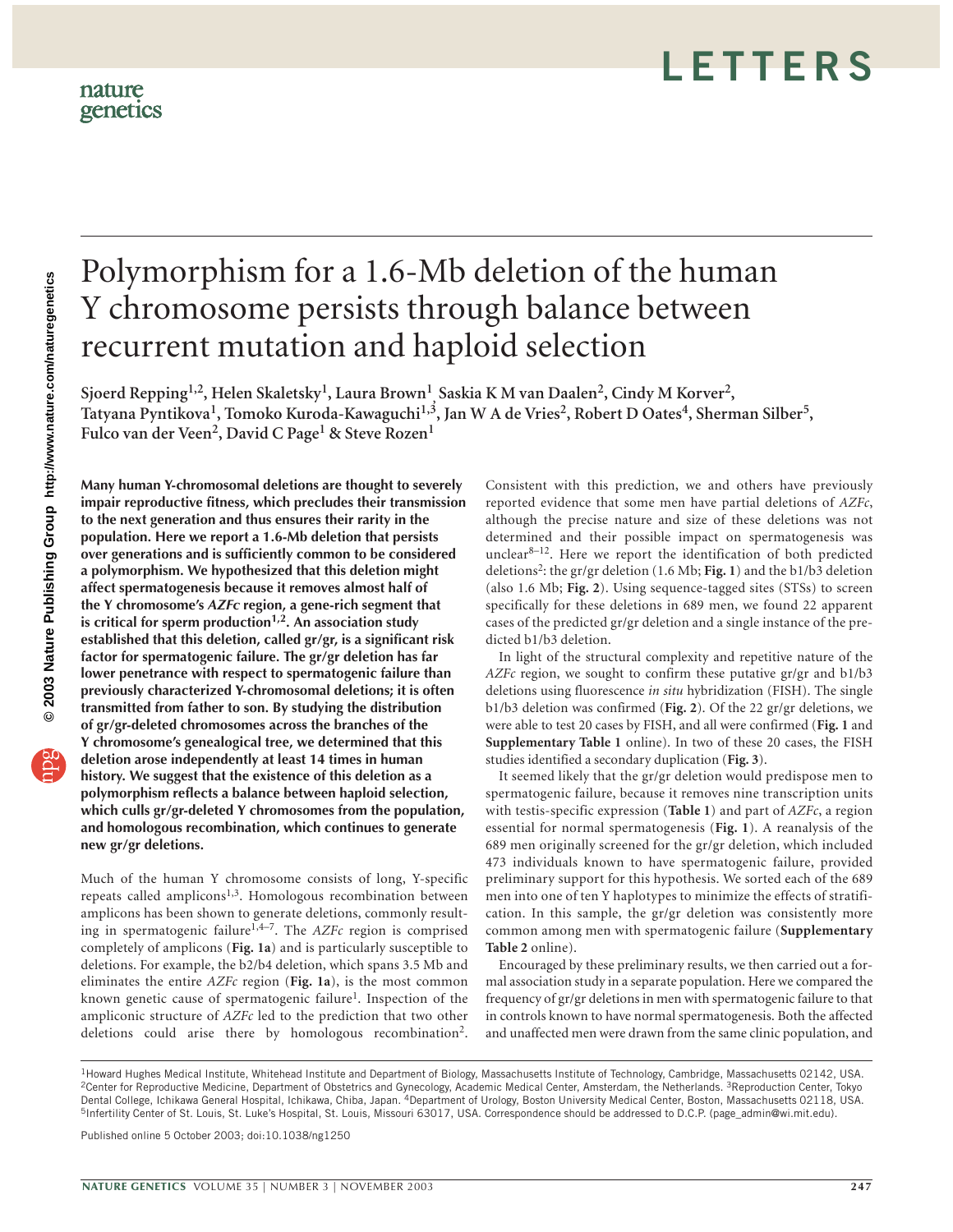# **LETTERS**

of the Y chromosome<sup>1</sup>. The central bar depicts the organization of amplicons, including those labeled b1 through b4 (blue), g1 through g3 (green) and r1 through r4 (red). The green arch highlights the regions demarcating the gr/gr deletion (an abbreviation of Yen's designation g1/g2,r1/r3,r2/r4; ref. 2). Positions of STSs used to detect this deletion are indicated immediately below the central bar. Shown further below are hybridization sites for the following FISH probes: BAC RP11-336F2 (green, ref. 28), cosmid 18E8 (red, ref. 27) and BAC RP11-79J10 (yellow, ref. 28). At top is shown the extent of the recurrent, 3.5-Mb AZFc (b2/b4) deletion<sup>1</sup>. (**b**) FISH of interphase nuclei from a man (GM10470) in whom there is no gr/gr deletion. Hybridizations with red and green probes (left panel) and red and yellow probes (right panel) produced the expected patterns (green-red-green-red-green and redyellow-red-yellow, respectively). (**c**) Simplest model of homologous recombination generating the gr/gr deletion. The green shaded box highlights the recombination targets. Recombination could be between sister chromatids or within a chromatid. Theoretically, more complex mutational pathways, each consisting of a series of homologous recombination events, could also generate the gr/gr deletion. The term 'gr/gr deletion' refers to

**Figure 1** The gr/gr deletion. (**a**) The *AZFc* region



the resulting organization of *AZFc* amplicons, not to any specific mutational pathway. (**d**) FISH of interphase nuclei from a gr/gr-deleted man (GM04535). Hybridizations produced the expected patterns (green-red-green and red-yellow).

the distribution of Y-chromosome haplotypes was similar in both groups (**Supplementary Table 3** online). This study identified a significant association between the gr/gr deletion and spermatogenic failure  $(P < 0.014$ ; **Table 2**). As in our preliminary study, the prevalence of the gr/gr deletion was elevated consistently among men with

spermatogenic failure (**Supplementary Table 4** online). This was true regardless of Y haplotype (as in our preliminary study), suggesting that the observed association is not due to stratification (**Supplementary Note** online). We conclude that the gr/gr deletion is a risk factor for spermatogenic failure.



**Figure 2** The b1/b3 deletion. (**a**) The *AZFc* region of the Y chromosome, as in **Figure 1a**. The blue arch highlights the b1 and b3 amplicons, which demarcate the deleted region. Positions of STSs used to detect this deletion are indicated immediately below the central bar. Shown further below are hybridization sites for FISH probes, as in **Figure 1a**. (**b**) Model of homologous recombination generating the b1/b3 deletion. The blue shaded box highlights the recombination targets. Recombination could be between sister chromatids or within a chromatid. (**c**) FISH of interphase nuclei from a man (WHT3453) with STSs results suggesting a b1/b3 deletion: he lacked sY1161, sY1197, sY1191 and sY1291 but possessed sY142, sY1258, sY1206 and sY1201. Hybridizations produced the patterns expected for a b1/b3 deleted chromosome (green-red-green and yellow-red-yellow). (In the case of a gr/gr deletion, the red and yellow probes would instead have produced the pattern red-yellow, as in **Figure 1**.)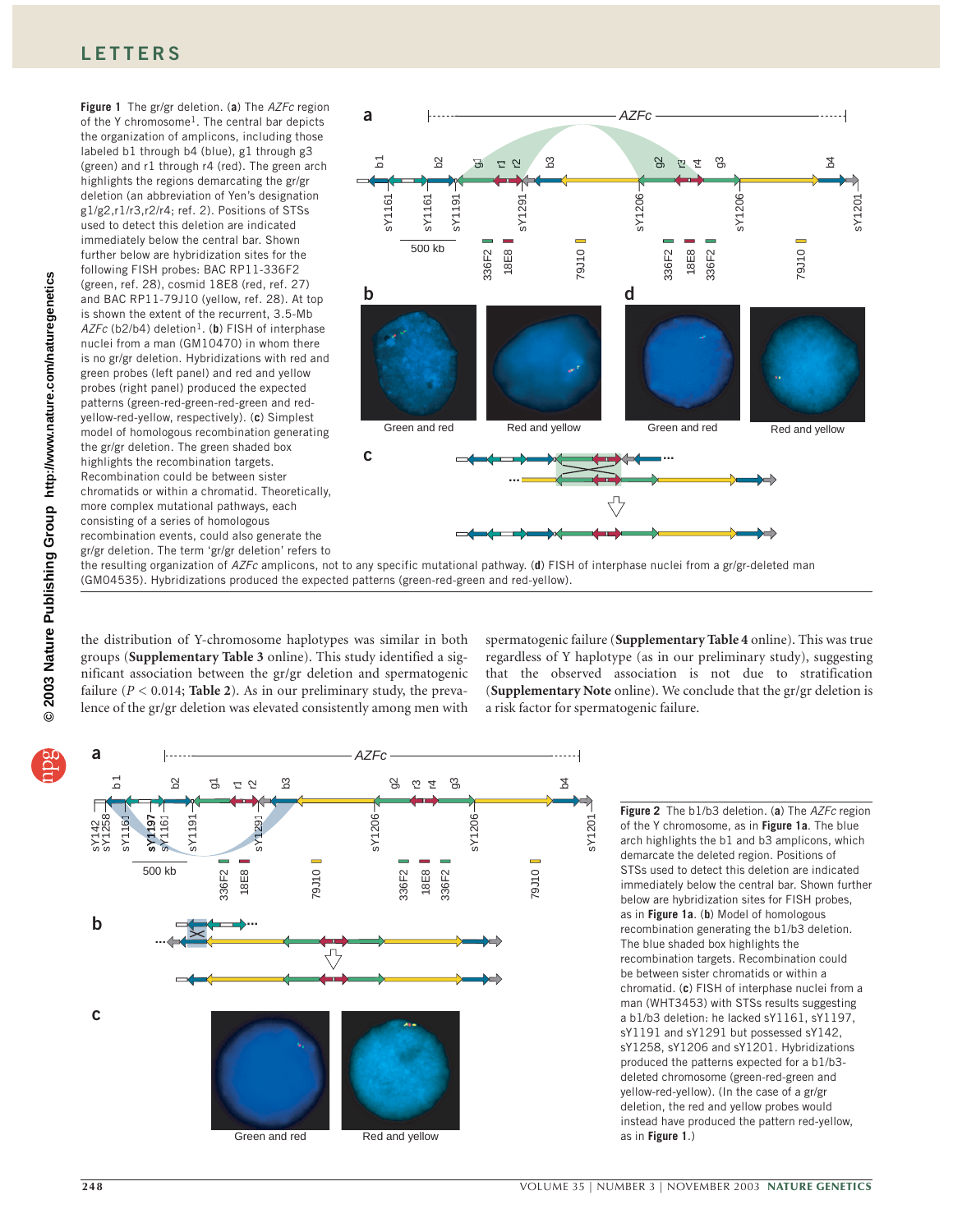**Figure 3** b2/b4 duplication arising in a gr/grdeleted chromosome. (**a**) Organization of amplicons in a gr/gr-deleted chromosome. The blue arch highlights the b2 and b4 amplicons, which demarcate the duplicated segment. (**b**) Model of homologous recombination creating the b2/b4 duplication in a gr/gr-deleted chromosome. The blue shaded box highlights the recombination targets. This duplication is presumably the result of recombination between sister chromatids. (**c**) FISH of interphase nuclei from a man (WHT3173) with both a gr/gr deletion and a b2/b4 duplication. FISH probes are as in **Figure 1a**. Hybridization with green and red probes (left) produced the pattern green-redgreen-green-red-green, and hybridization with red and yellow probes (right) produced the pattern red-yellow-red-yellow.



The gr/gr deletion does not completely eliminate any of the many testis-specific gene and transcription unit families on the Y chromosome. Instead, it reduces the copy number of eight such families (**Table 1**). We speculated that the dosage of one or more of these families

affects the quantity of sperm produced. If so, then the secondary duplication observed in a few gr/gr-deleted chromosomes (**Fig. 3**) may act as a compensatory mutation by restoring gene copy number (**Table 1**).

Taking advantage of the clonal transmission of the Y chromosome (that is, without sexual recombination) and our knowledge of its genealogy13–15, we examined the origins and dynamics of gr/gr deletions across the course of human history. We determined both the gr/gr status and the high-resolution Y haplotype of 368 men who collectively represent the full breadth of the chromosome's genealogical tree (43 branches; **Fig. 4**). We found no gr/gr-deleted chromosomes in 29 branches and found 13 branches in which these chromosomes were in the minority. Because 42 of 43 branches, including the deepest branches, consist partly or entirely of chromosomes that were not gr/gr-deleted, we concluded that the last common ancestor of modern human Y chromosomes was not gr/grdeleted. Conversely, we found gr/gr-deleted chromosomes in 14 branches, including 1 that consisted entirely of these chromosomes.

Examination of the tree indicates that the gr/gr deletion arose independently, one or more times, in each of these 14 branches.

One branch, D2b (**Fig. 4**), contained only gr/gr-deleted chromosomes. If the gr/gr deletion is a risk factor for spermatogenic failure, then men with D2b chromosomes should be at increased risk. Indeed, this probably accounts at a molecular level for an association between Y haplotype and spermatogenic failure observed in Japan, where D2b chromosomes are common. (They are rare in other populations, including the European and American populations that we studied<sup>13</sup>.) Men with Y chromosomes roughly equivalent to branch D2b (**Supplementary Note** online) were found to be more likely than other Japanese men to have spermatogenic fail $ure<sup>16</sup>$ . The gr/gr deletion that we have shown to be characteristic of branch D2b provides an explanation for this observation.

The present results have implications for the use of Y-chromosomal polymorphism as a tool for reconstructing the phylogeographic origins of modern human populations $13,14,17-19$ . These reconstructions have routinely relied on the simplifying assumption that all Y polymorphisms are selectively neutral. This assumption should be reconsidered in light of the present evidence that a common Y-chromosomal variant can affect fertility and reproductive fitness.

Because the gr/gr deletion increases the risk of infertility, one might expect a substantial fraction of gr/gr deletions to have arisen *de novo*. Previously reported Y-chromosome deletions causing infertility, including deletions of the entire *AZFc* region, were almost always *de novo*1,4,6,7,20–22. In all four instances in which the father of an infertile, gr/gr-deleted man was available for testing, however, we found that the father's Y chromosome was also gr/gr-deleted. We conclude that the penetrance of the spermatogenic failure caused by the gr/gr deletion is much lower than that of previously characterized Y-chromosomal deletions.

|  |  |  | Table 1 Genes and transcription units affected by deletions in the AZFc region |  |  |  |  |  |  |  |  |
|--|--|--|--------------------------------------------------------------------------------|--|--|--|--|--|--|--|--|
|--|--|--|--------------------------------------------------------------------------------|--|--|--|--|--|--|--|--|

|                                  |                           |                          | Numbers of copies present in: |                                            |                |
|----------------------------------|---------------------------|--------------------------|-------------------------------|--------------------------------------------|----------------|
| Gene or<br>transcription<br>unit | Reference<br>Y chromosome | AZFc (b2/b4)<br>-deleted | gr/gr-deleted                 | gr/gr-deleted<br>with b2/b4<br>duplication | b1/b3-deleted  |
| <b>RBMY</b>                      | 6                         | 6                        | 6                             | 6                                          | 4              |
| BPY2                             | 3                         | O                        | 2                             |                                            | 2              |
| DAZ                              | 4                         | U                        | 2                             |                                            | 2              |
| CDY1                             | 2                         |                          |                               |                                            | 2              |
| PRY                              | 2                         | 2                        | 2                             |                                            |                |
| CSPG4LY                          | $\overline{c}$            |                          |                               |                                            | $\overline{c}$ |
| GOLGA2LY                         | $\overline{c}$            | U                        |                               |                                            | $\overline{c}$ |
| TTTY3                            | 2                         |                          |                               |                                            | 2              |
| TTTY4                            | 3                         |                          |                               |                                            |                |
| TTTY5                            |                           |                          |                               |                                            |                |
| TTTY6                            | 2                         | 2                        | 2                             | 2                                          | Ω              |
| TTTY17                           | 3                         | ∩                        | 2                             |                                            | 2              |
| Total                            | 32                        | 11                       | 23                            | 35                                         | 20             |

Modified from ref. 2.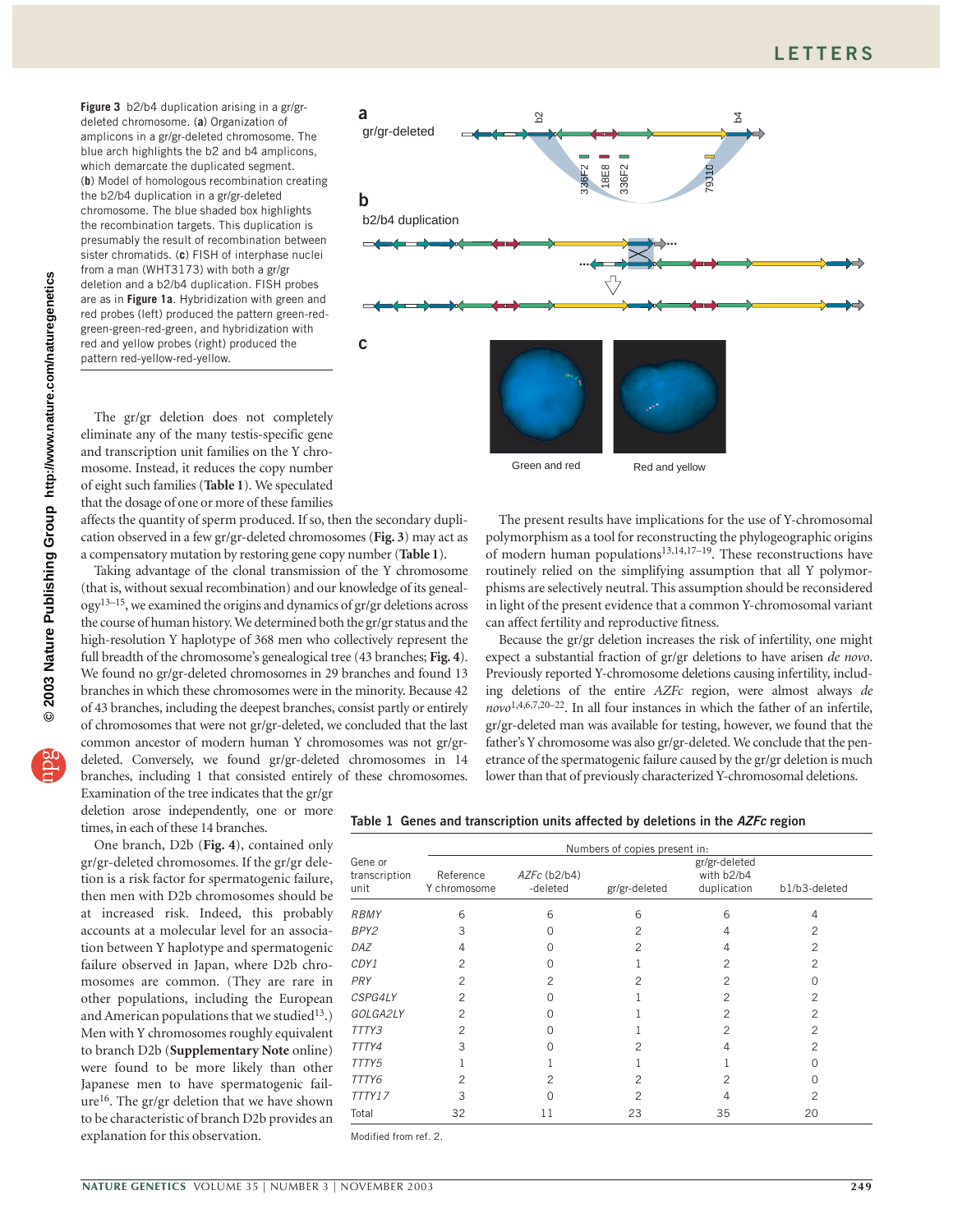| Table 2 Numbers of gr/gr deletions among men with spermatogenic |  |  |  |  |
|-----------------------------------------------------------------|--|--|--|--|
| failure and among men with normal spermatogenesis               |  |  |  |  |

|                        | gr/gr deletion | No gr/gr deletion | Total |
|------------------------|----------------|-------------------|-------|
| Spermatogenic failure  | 9              | 237               | 246   |
| Normal spermatogenesis |                | 148               | 148   |
| Total                  | q              | 385               | 394   |

*P* < 0.014 by Fisher's exact test, one-sided.

Because the gr/gr deletion is recurrent but tends to diminish fertility, we would expect the creation of new deletions to be balanced by their removal from the population by natural selection. Is there any evidence to suggest that this is the case? The targets for homologous recombination giving rise to gr/gr deletions are three times the size of the targets for the *AZFc* deletion (**Fig. 1**). Thus, one might suppose that new gr/gr deletions would be generated at a rate at least comparable to that of *AZFc* deletions. If so, and if the gr/gr deletion were selectively neutral, then population genetic theory suggests that >40% of Y chromosomes would be gr/gr-deleted (**Supplementary Note** online). In reality, across the diversity of the United States population (as sampled in the DNA Polymorphism Discovery Resource panel<sup>23</sup>), we observed only 2% of Y chromosomes (4 of 178 men tested) to be gr/gr deleted. This observed prevalence is consistent with the gr/gr deletion having a modest negative impact on reproductive fitness (**Supplementary Note** online).

In males, the X and Y chromosomes are present in only one copy, without homologs to complement gene deletions or other loss-offunction mutations. As a result, natural selection tends to remove new mutations from the population with a thoroughness and immediacy rarely seen on autosomes $24$ . Thus, highly deleterious loss-of-function mutations on the sex chromosomes cannot become established as polymorphisms. In the case of X-linked hemophilia, for example, the frequency of mutated alleles is less than 0.02%, only a few times greater than the *de novo* mutation rate<sup>25</sup>. For *AZFc* and other Y-chromosome deletions causing spermatogenic failure with high penetrance, the prevalence of deleted Y chromosomes is again less than 0.03%, approximating the rate at which new deletions arise<sup>1,7</sup>. By contrast, the relatively high prevalence of the gr/gr deletion reflects a combination of low penetrance and high mutability, subject, of course, to random perturbation by genetic drift. To our knowledge, the gr/gr deletion is the first human polymorphism with strong evidence of a balance between haploid selection and new mutation.

## **METHODS**

**Affected individuals and controls.** In the initial screen for gr/gr and b1/b3 deletions, we studied two groups: men with spermatogenic failure (as we suspected there could be an enrichment for the deletions among these men) and men selected to represent the worldwide diversity of Y-chromosomal haplotypes (as it was possible that some Y haplotypes could be enriched for these deletions). The group with spermatogenic failure consisted of men with nonobstructive azoospermia or severe oligozoospermia ( $\leq$ 5  $\times$  10<sup>6</sup> sperm per ml semen), all from couples presenting with infertility at Boston University Medical Center or St. Luke's Hospital (St. Louis). The group representing Ychromosomal diversity consisted largely of DNA samples purchased from the NHGRI/NIGMS DNA Polymorphism Discovery Resource<sup>23</sup> (Coriell Cell Repositories). **Supplementary Table 5** online lists the sources of the remaining samples in this group.

In the association study, both affected and unaffected men were from couples presenting with infertility at the Academic Medical Center (Amsterdam). A man was considered to be affected if he had a sperm count of  $\langle 10^7 \,\mathrm{per} \, \mathrm{ml}$  or a total sperm count  $\langle 2 \times 10^7$ . A man was considered to have normal spermatogenesis if his total sperm count was  $>4 \times 10^7$  and sperm motility and morphology were normal by World Health Organization criteria<sup>26</sup>.

In the initial screen and in the association study, we excluded men known to have had any of the following conditions or treatments: Y-chromosomal deletions known to be associated with spermatogenic failure (*AZFa*, *AZFc* or P5/P1 deletions; refs. 1,7,21); a 47,XXY karyotype; orchitis; cryptorchidism; radiotherapy; or chemotherapy. We prepared DNA from peripheral blood leukocytes or EBV-transformed lymphoblastoid cell lines.

**Deletion screening.** Using human genomic DNA as templates for PCR, we identified gr/gr deletions by the following STS results: sY1291 negative; and sY1161, sY1191, sY1206 and sY1201 all positive (**Fig. 1a**,**c**). We identified the b1/b3 deletion by the following STS results: sY1161, sY1197, sY1191 and sY1291 all negative; and sY142, sY1258, sY1206 and sY1201 all positive (**Fig. 2a**,**b**). See GenBank for PCR primers and conditions. We carried out two-color FISH analysis as described previously27.



**Figure 4** The genealogical tree of human Y chromosomes and branches in which the gr/gr deletion was observed. Individuals were assigned to one of 43 branches by typing for the stable, biallelic polymorphisms indicated (*e.g.*, M91, M60; see **Supplementary Table 6** online). Above each branch is shown the numbers of men studied and found to be gr/gr-deleted or to have no gr/gr deletion. Asterisk indicates branch D2b. All gr/gr-deleted Y chromosomes in this branch may be descendants of a single gr/gr-deleted founder (**Supplementary Note** online). In other branches, the proportions of gr/gr-deleted chromosomes reported here are probably higher than in the general population because many of the men studied had spermatogenic failure. **Supplementary Figure 1** online provides Y Chromosome Consortium<sup>15</sup> designations for branches with gr/gr deletions.